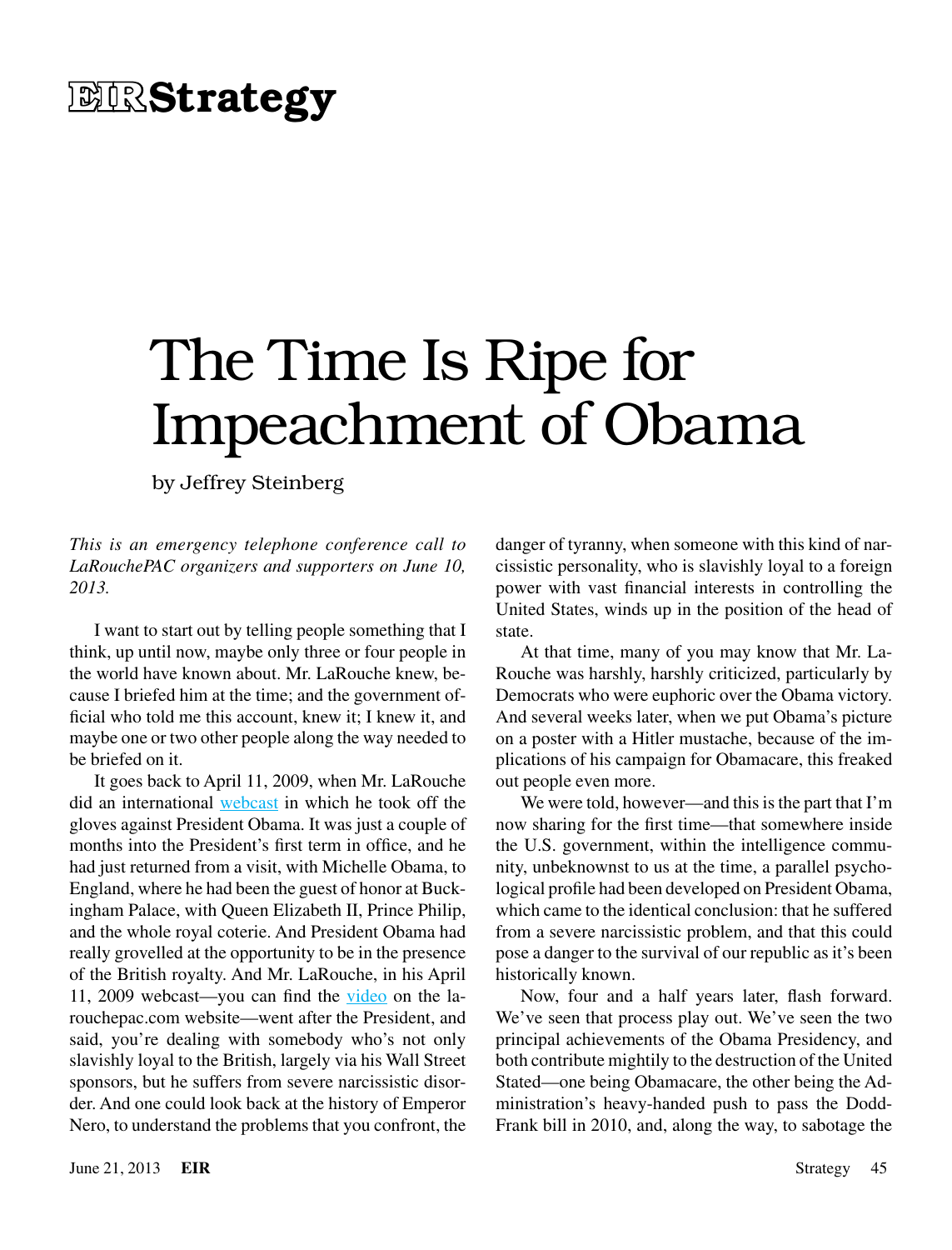

*The Obamas visit Buckingham Palace on April 1, 2009 to get their marching orders from Her Majesty.*

efforts to add an amendment to Dodd-Frank that would have reinstated Glass-Steagall, the full separation of commercial banks from all the investment banks' gambling activity, and would have neutralized and negated everything else that was being thrown into Dodd-Frank by Wall Street.

The White House prevailed on Senate Majority Leader Harry Reid, and that effort to reinstate Glass-Steagall back in 2010 in the Senate, was killed off in the most brutal fashion. The message that was clearly delivered from that point on, was that the White House, on behalf of Wall Street and the City of London, would never, ever allow Glass-Steagall to even be so much as introduced into the Congress in a serious fashion.

Now, Congress, by and large, has been out to lunch. We've had Obamacare, we've had Dodd-Frank—and we know that there's scarcely a member of Congress who even is aware of the fact that Dodd-Frank meant the Cyprus option, the "bail-in" option, meaning that the next time one of the seven or eight too-big-to-fail U.S. banks gets in trouble, the derivatives and other gambling debts will be prioritized for bailout, and much of the money will come from literally the theft of depositors' funds in those banks.

This is what was done in Cyprus. Depositors' funds were wiped out to protect the so-called systemically important financial institutions, and you had the biggest case of grand larceny in modern history.

## **Impeachable Crimes**

That is embedded in Title II of the Dodd-Frank law. It is unconstitutional; it's an impeachable crime, to the extent that the President helped to push this through.

We had the Libya War, which was a completely illegal war, in which the United States engaged in overt, hard military operations, up to and including the execution of a head of state. Whether you liked Qaddafi or hated him, he was not given any kind of a judicial process.

He was summarily executed, by agreement the night before, among the White House, the French Elysée Palace, and 10 Downing Street.

You've got a pile-up of impeachable crimes with grave consequences for the United States. Ambassador Chris Stevens and three other American diplomats were killed as a consequence of the illegal war in Libya. And yet, as all of these crimes have piled up—Fast and Furious, where the Justice Department was covertly arming Mexican drug cartels; the other scandals that have now come out; the lying about what happened in Benghazi; the spying on American citizens; all of these things— Congress has systematically failed to meet its responsibility under the Constitution, as a check and balance against excessive Executive power.

Confronted with that situation, we have never dropped the ball, we have never given up on the fact that Obama has committed impeachable crimes, and should be duly removed from office. But because Congress failed to impeach Bush and Cheney a number of years ago, for clear crimes against the Constitution, high crimes and misdemeanors, the current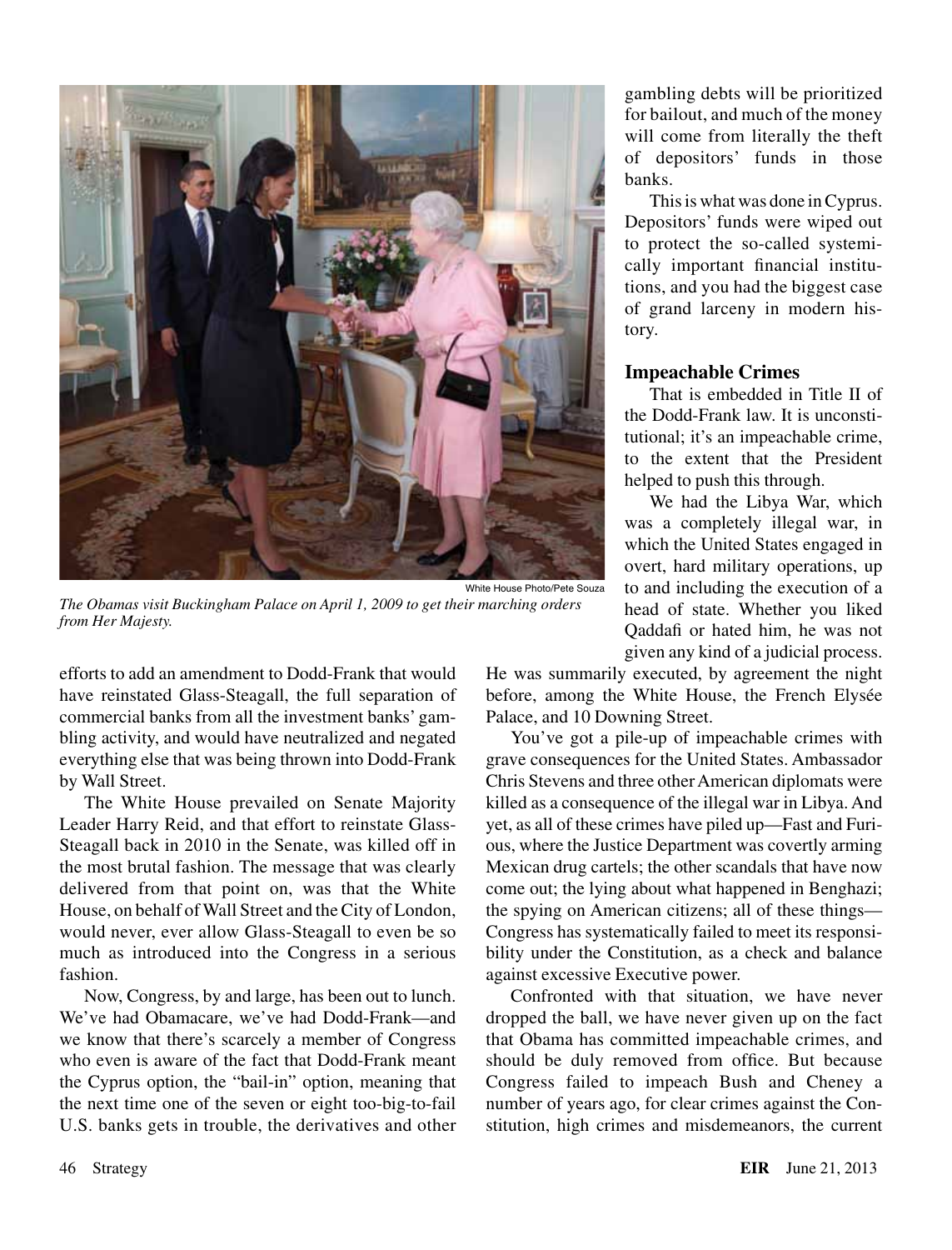Congress has given President Obama a similar free ride.

Now, that poses a very serious problem for this country, and for the world as a whole. We are very much moving in the direction of a replay of the Libya fiasco inside Syria, but we're not dealing with a second-rate situation. We're dealing with a country right on the eastern Mediterranean, with significant neighbors with Turkey, Lebanon, Iraq, Jordan, Israel—and the President is moving, particularly since the announcement that Susan Rice is replacing Tom Donilon as National Security Advisor, and Samantha Power, a George Soros agent, is being moved in as the ambassador to the United Nations, we're headed in the direction of a replay of Libya in a much more volatile neighborhood, at a point that Russia and China have not acquiesced to a no-fly zone and a "humanitarian" military intervention.

This situation could bring us into a global war. And that is not just our evaluation. That's the evaluation of the U.S. Joint Chiefs of Staff; it's the evaluation of the new military commander of NATO, who's a U.S. Air Force general, and many, many others.





**Sam Vaknin**, author of *Malignant Self-Love*, is interviewed in a 46-minute LPAC-TV video, on President Obama's narcissistic personality disorder, a condition which Vaknin says is increasingly controlling the President's mental outlook. Agreeing with Lyndon

LaRouche, Vaknin believes that Obama poses a grave danger to the United States and the world, unless he is immediately removed from office.

http://larouchepac.com/node/19464

# **The Truth Comes Out**

But since Congress has failed to take up its responsibility as a check and a balance on Obama's grabbing of near-dictatorial powers, the story is beginning to come out by other means, in a very serious way.

But I just want to emphasize to you, that if Mr. La-Rouche had not gone on an international webcast in April of 2009, to throw down the gauntlet and warn the American people, and warn governments and citizens around the world, of the danger represented by this Administration, by this President, none of the things that are now ongoing, would have happened. I can assure you that that is the case.

So, what has occurred in the recent period?

• Beginning about three weeks ago, when Rep. Darrell Issa held a hearing of the House Government Reform Committee on the **Benghazi** tragedy, he brought forward as witnesses several State Department whistleblowers, people who were on the scene or nearby, as the events were unfolding. And they made it very clear, in public testimony, that everything that President Obama and Susan Rice had said about what occurred in Benghazi on the 11th anniversary of the 9/11 attacks, was absolutely a premeditated fabricated lie—a cover story.

Now, yesterday on national television, interestingly, Sen. Rand Paul said, look, I've talked to a lot of people. I've talked to a lot of the witnesses who were in Washington, or in Tripoli, or in Benghazi, as the Sept. 11, 2012 attack was happening. And they all made very clear that they knew instantaneously that it was a wellplanned, and well-armed, terrorist attack. The idea that there was a mass protest over a video slandering the Prophet Mohammed was a complete fabrication, after the fact. Nobody on the ground said anything about a demonstration. The cables among the mission in Benghazi, the embassy in Tripoli, and various government offices in Washington, D.C., have been out in public since last year. There was not a word about a demonstration.

And Senator Paul said, look, everybody knew that this cover story about a spontaneous protest demonstration would not hold, so what's the real story? He said, in his view, and he hopes Congress will probe this, the real story is that they did not want the subject of what was going on in Benghazi to come out in public hearings. And he said, my understanding is that the U.S. Administration was running weapons covertly to the Syrian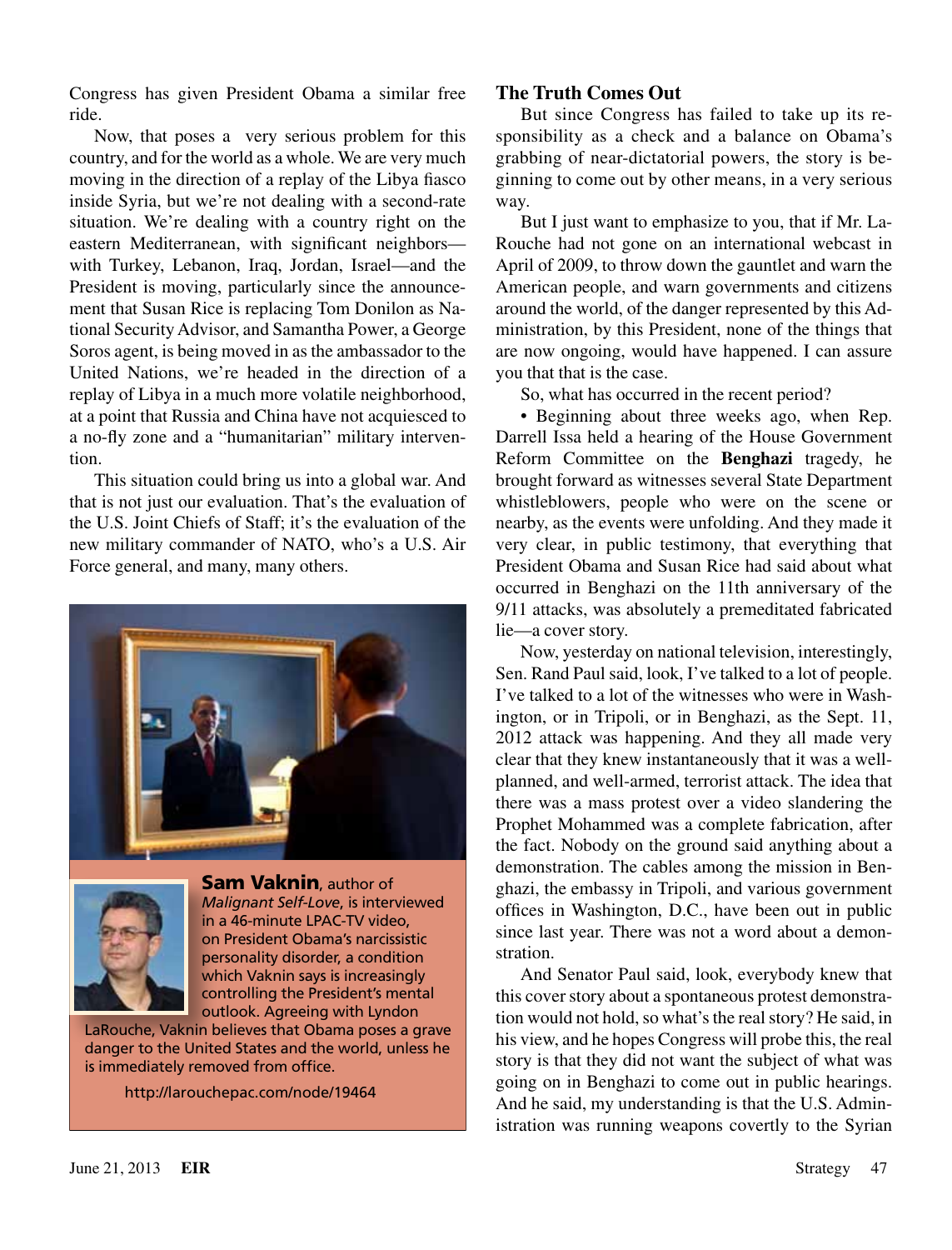rebels, via Turkey, from Benghazi, and that this was an illegal operation.

If any of you remember the Iran-Contra scandal of the 1980s, when the White House was running a covert arms program in Nicaragua, this is a parallel to that, except in Nicaragua, we were not arming al-Qaeda. We weren't arming known and defined enemies of the United States, the people who want to kill Americans and were behind the 9/11 attacks. So this is an enormous scandal that has been covered up.

The hearings on Benghazi were followed two days later by the leaking of a whole series of e-mails from various American government officials, showing exactly how the cover story on Benghazi was formulated, showing the involvement of various officials from the White House, from the State Department, and from the CIA, in this effort to lie to the American people. That story broke.

• Two days later, a news story broke revealing that the **Internal Revenue Service** was carrying out political "enemies list" operations, targetting opponents, particularly Tea Party opponents, of President Obama. No President since Richard Nixon has used the IRS to target an enemies' list of Presidential adversaries in the context of an election year. That story came out just weeks after the vast majority of Americans had paid their taxes. So, hatred of the IRS at that moment was at an annual peak.

• Several days later, the story broke that Associated Press's Washington, D.C., offices had been tapped by the **Department of Justice**, along with the home phones, cellphones, and e-mail accounts of everybody working in their Washington office, ostensibly as part of an investigation into who were the leakers of national security issues. A week later it turned out that the same thing had been done by the Obama Administration to the leading Washington, D.C., bureau official of Fox News.

All of these things came out in a span of about 10 days, one after the other, after the other. It was like machine-gun fire.

• And then, just in the past several days, we've had the revelations about the various **National Security Agency** programs under which every single American's telephone calls, e-mail accounts, computer records, Twitter accounts, text messages, have been amassed together in a massive database that is being constantly trolled by officials at the NSA, supposedly in order to hunt down threats of terrorism. Yet, of course, President Obama gave a speech in the last two weeks saying that he's done such a good job in the war on terrorism, that the United States is safer than it has been at any point since the Sept. 11, 2001 attacks. So, he wants to have it both ways.

But the situation that we've now reached, with this barrage of scandals coming up against the President, has shaken this administration to its very foundations. Will this lead to the President's impeachment? Or his resignation, or something along those lines? We have no idea.

Back in 1972-73, the opposition party was in the majority in the House of Representatives at that time. It was the Democratic Party in the House, with a Republican President, and there were impeachment proceedings threatened against Richard Nixon. And I might say that they were for crimes that are far less serious violations of the Constitution, than many things that have been carried out by President Obama, and, in fairness, by President Bush and Vice President Cheney—the administration before Obama.

#### **Congress's Constitutional Responsibility**

We don't know whether Congress is going to fully uphold its Constitutional responsibilities, and go after these crimes. The Founding Fathers, in their wisdom, laid out very precisely, the procedures for impeachment, because they saw it as the preferred alternative to execution, to coup d'état, and things like that. They were very conscious that they were giving the President certain powers that could be a temptation for tyranny. In fact, the Founders expected that there would Presidential impeachments at least once every generation. This is why they created very strong oversight responsibilities for Congress. This is why the Founders said that only the House of Representatives, only the Congress, has the authority to declare war—not the President! They wanted to make it as difficult as possible to go to war, or to be dragged into imperial adventures.

The responsibility of Congress to take this authority of impeachment seriously, as one of the highest responsibilities of elective office, perhaps second only to the decision to bring the nation to war—these responsibilities have been shirked and reneged on, to a very great extent. So for that reason, we don't know whether this President is going to be truly brought to justice for the crimes already committed.

What we do know, is that the well-timed revelations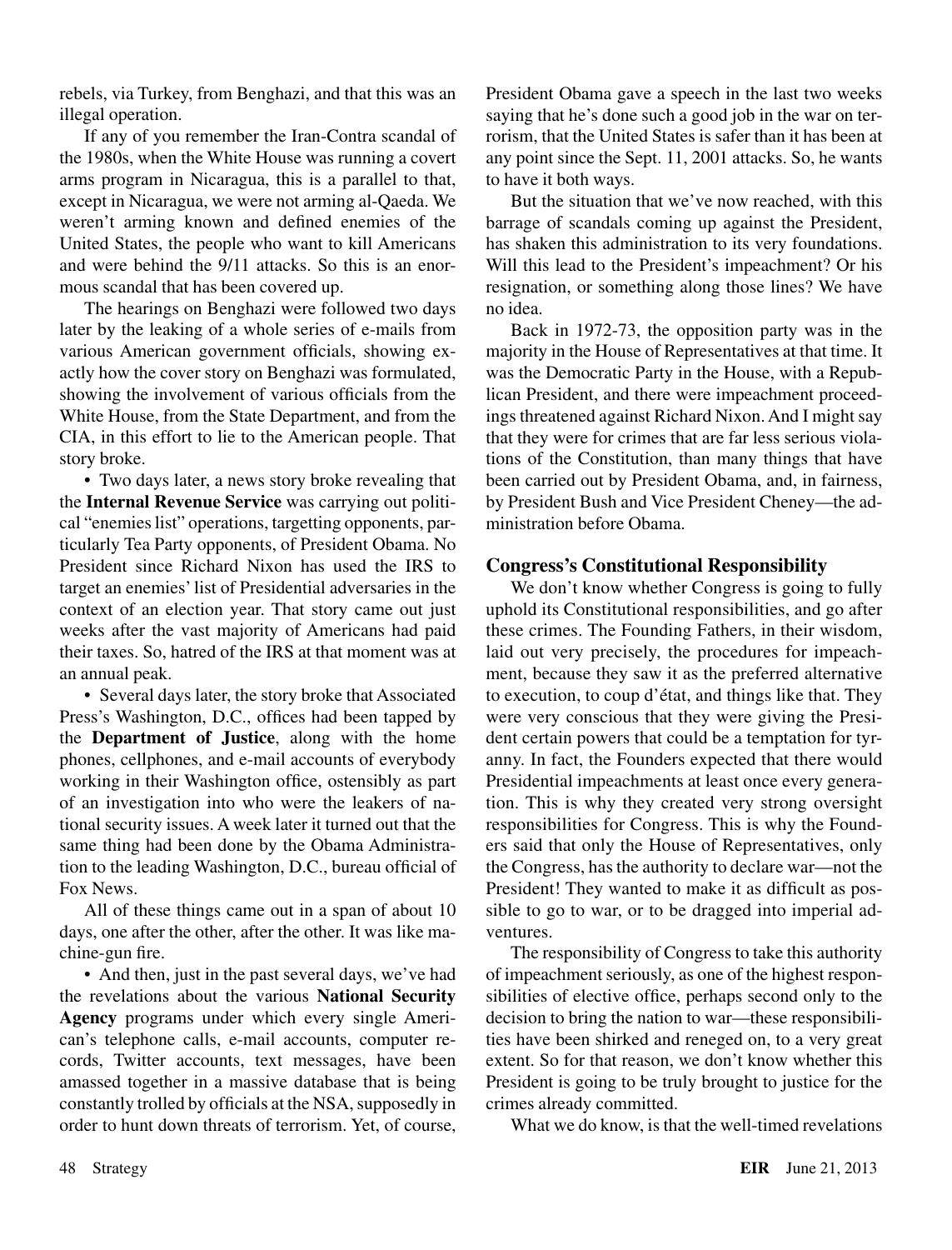coming out on one thing after another, over a period of time, are the clearest indication that there are significant people within the institutions of government who have come to the conclusion that these crimes cannot be ignored any longer. And so, you've got a pattern of things that, under no circumstances, could be legitimately considered to be just simply coincidence, or good luck, or a happy sequence of occurrences. There are certain forces who have decided that we've reached a crisis, an existential crisis, the kind of crisis that Benjamin Franklin envisioned when he told a woman on the streets of Philadelphia, at the conclusion of the Constitutional Convention, that we have been given a republic—if we can keep it.

Franklin's idea, and the idea of the Founders, was that we were facing a powerful enemy in the form of the British Empire. London was not going to accept the American Revolution as a done-deal, and they were going to continuously come back, again and again and again, and that therefore, virtually every generation in this country was going to have to *fight* to uphold the Constitutional principle on which the nation was founded.

So, here we are, at a critical moment in history. I can't tell you what the outcome of these coming days and weeks is going to be. What I can tell you is that there is a clear path for living up to the demands of Benjamin Franklin, and restoring our sovereign republic, which has already been lost. It's already finished. We no longer have financial and economic sovereignty. The Founding Fathers created a system of national credit, not a system of slave-control by foreign financial interests, which is the situation that we have right now under this monetarist system.

## **An Imperative: Glass-Steagall**

There is a solution that begins the process of restoring our revolutionary tradition, and that begins with Glass-Steagall.

A few weeks ago, I was on one of the Thursday night calls here. It was right after Sen. Tom Harkin had introduced the Glass-Steagall bill in the U.S. Senate, paralleling the bill that was introduced into the House of Representatives in January by Marcy Kaptur and Walter Jones. And I said at the time that this was a major victory over the British Empire, because the British, back in 2010, during the Dodd-Frank fight, had simply delivered a message to President Obama, and to others, that the reinstatement of Glass-Steagall would be considered a *casus belli* by the British, a hostile action by the United States, if bank separation were to be reintroduced.

We're in a situation right now where we have clean Glass-Steagall bills introduced into, first, the House, and now, the Senate. We have a banking crisis in Europe and here in the United States, which are completely intertwined, and cannot be solved within the framework of the current system. This week the Federal Reserve put out data from the first quarter of 2013, and the Fed has been purchasing \$85 billion a month in Treasuries and various kinds of asset-backed securities, off of the books of the big U.S. commercial banks. And now we find out that over *half* of that money is actually going toward buying up assets off the books of big European banks.

So, over half of the money that's been expended this year has gone to continuing the process of bailing out hopelessly bankrupt European banks, and ultimately, that comes back to U.S. taxpayers' money. The Federal Reserve is printing \$85 billion a month in new money, with no economic resources to back it up. They're bailing out the big banks. The Fed has gone, since Obama took office, from an asset portfolio of under a trillion dollars, to one that is now upwards of \$4 trillion, and will be much higher before Obama leaves office—if he stays in much longer.

Most of these assets are being bought off of the books of the banks, at vastly inflated prices. If these assets were to be sold on the commercial market mortgage-backed securities, other instruments like that—they'd be lucky if they got 30 cents on the dollar; but the Fed is paying dollar for dollar, to bail out the banks at a point that the banks are so bankrupt, the black hole runs so deep, that no money from the banking system is going into the real economy.

The only way to deal with this crisis is to face the magnitude of the bankruptcy that we are already involved in, and to go back to a full banking separation, exactly as per the original Glass-Steagall Act, which is coming up on its 80th anniversary on June 16. We will be commemorating the 80th anniversary of the day that Franklin Roosevelt signed the Glass-Steagall Act into law. And so it's fitting and appropriate, that we are mobilizing like hell to reinstate that Glass-Steagall law now.

Because of the changes in the global financial system, Glass-Steagall today is far more significant than it even was back in June 1933, when Roosevelt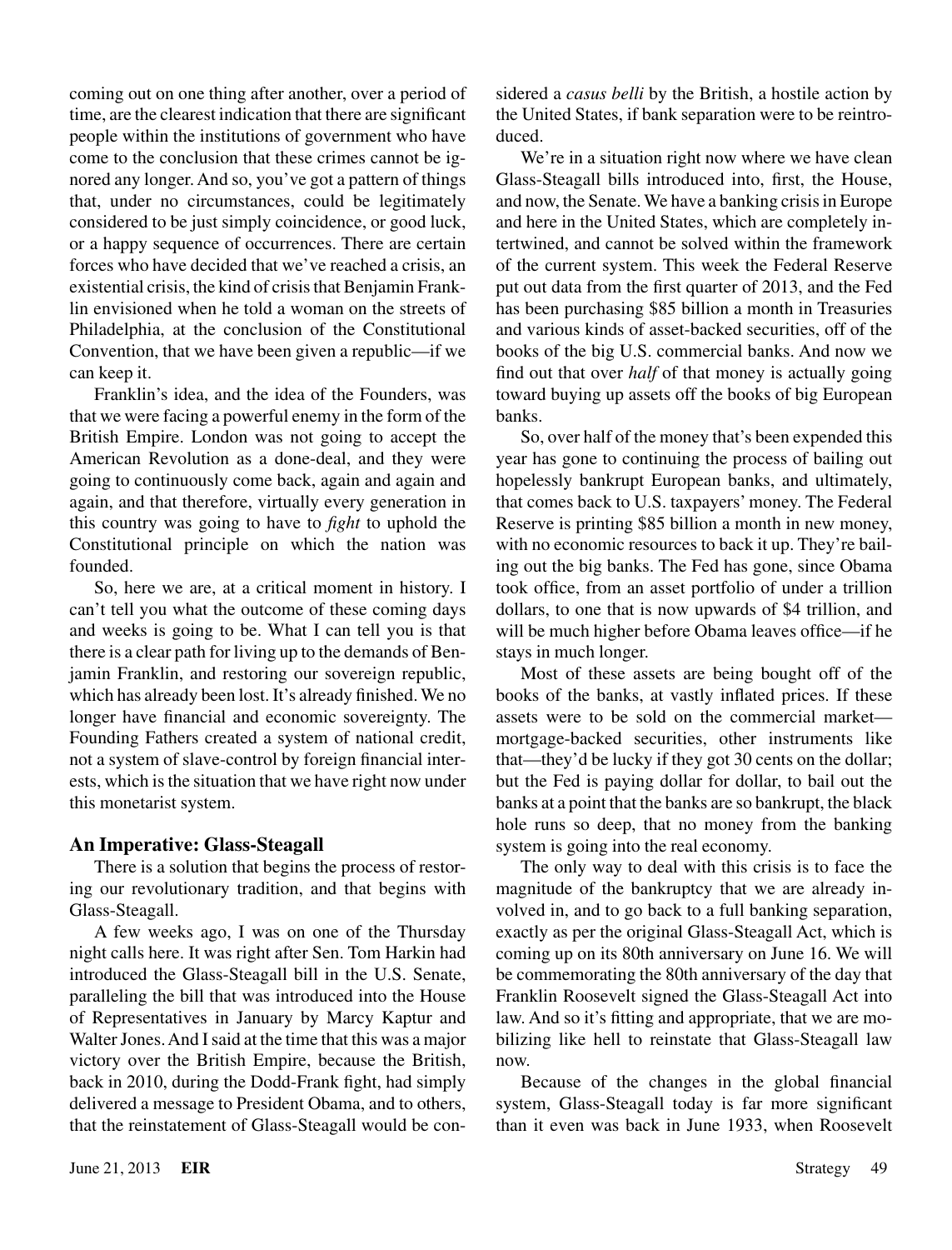signed it into law. You have one globalized monetarist system, centered in the trans-Atlantic region. You have \$1.4 quadrillion in current outstanding derivative contracts alone, gambling debts, with nothing underlying them, which are on the books of the several dozen or so international, too-big-to-fail banks. By reinstituting Glass-Steagall, we immediately create a full and permanent separation between legitimate commercial banking activity—where people deposit their money into savings and checking accounts, or CD accounts, or IRA accounts, and the bank proceeds to lend that money out in a responsible fashion, for business loans, for home mortgages, for college loans, for the kinds of things that are relevant to the real economy in which people live.

All of the gambling debts accumulated will no longer be insured by taxpayers' money, or by depositors' money, as in the case of the bail-in. Those brokerage houses that will be split out of these mega-bank holding companies will be bankrupt. The simple reality is that they *are* bankrupt.

So, we're going to be faced with a situation where, number one, the power of this financial oligarchy, the blackmail leverage that they exert over all of our lives, will be ended, and they will be bankrupt, and they'll have to figure out the consequences of their bankruptcy. We're going to have a functioning and viable commercial banking system once again, but it's going to be vastly undercapitalized. And so, at that point, we're going to revert to what the Founders clearly understood, which was that the government has the power to issue credit.

# **Credit for NAWAPA**

The Federal government has the power to issue credit, to invest wisely in projects that will boost the productivity of the economy, create, in this case, tens of millions of new jobs.

Among the first projects that we will launch is NAWAPA, the North American Water and Power Alliance, which is the project that was originally designed during the Kennedy Presidency, and which has been revived by the LaRouche Political Action Committee over the last several years. Basically, overhaul the entire water management system of the western third of North America, from Alaska and Canada, down through the United States into northern Mexico. Deal with the problems of drought, of flooding, through effective modern

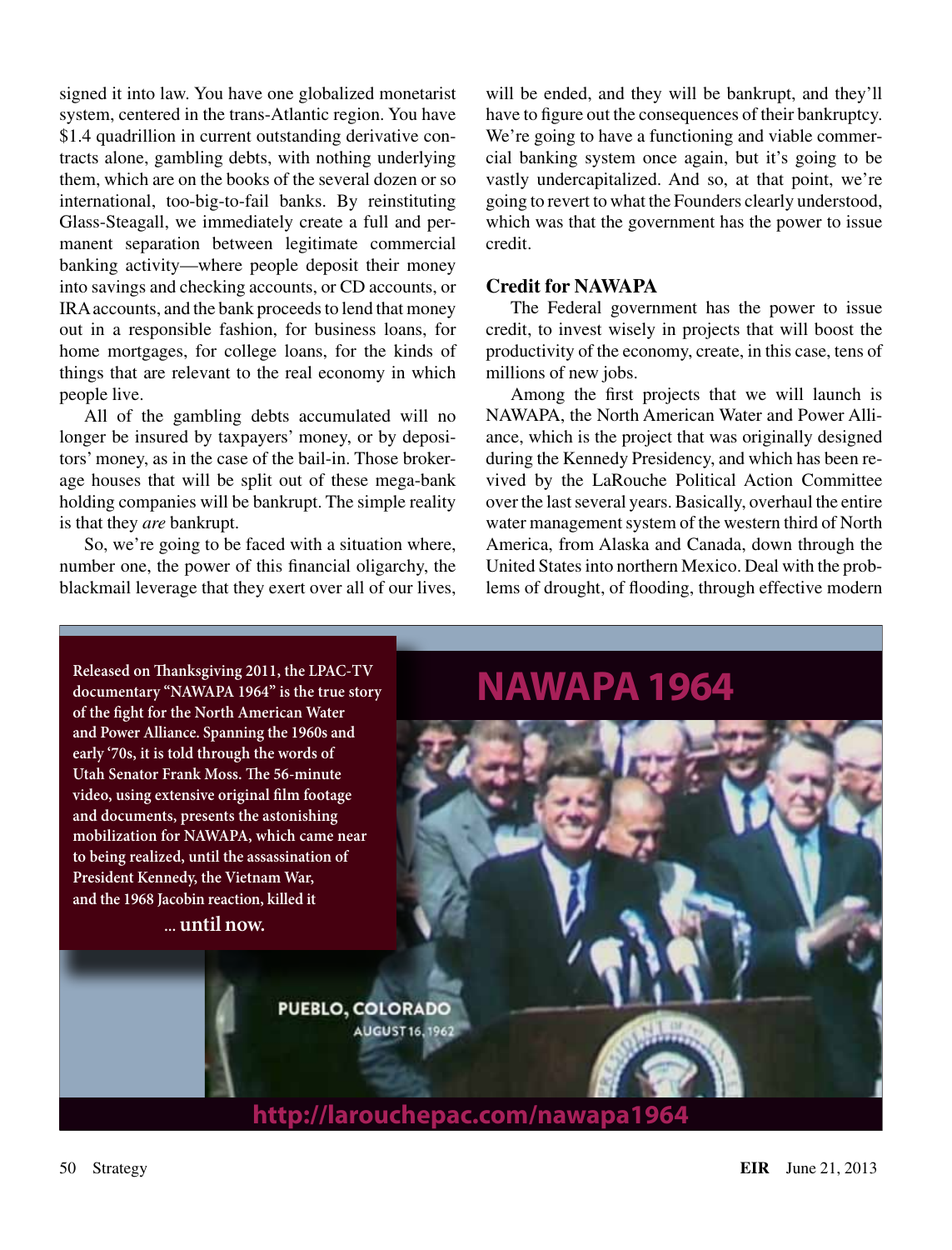water management, powered by nuclear energy. Create tens of millions of permanent, productive new jobs in the economy.

Do it through Congressional authorization of capital spending, with the understanding that long-term, lowinterest loans will be issued, and over the life of the loans, the real economy will go through such a surge in productivity, that paying back those loans will be easy, and there will be a significant net profit in the economy as a whole, by especially using the principle of greater and greater energy-flux density for energy development. From nuclear fission to fusion, and then on from there.

We could be on the cusp of the greatest economic recovery in modern history, but the City of London, the British monarchy, Wall Street, and their tool in the White House, don't want that to happen, and they will do everything they can to sabotage it.

# **A Potential Turning Point**

But where we stand right now, is that President Obama doesn't have time to think about stopping Glass-Steagall. He's got himself completely wrapped up in trying to fend off a series of scandals, any one of which could bring this President down through legitimate impeachment proceedings.

So, we're at a moment right now, when the impact of our own activity is greater than ever. We now, as of today, have 22 state legislatures, almost half of the states of the Union, where resolutions have been introduced supporting the reinstatement of Glass-Steagall, and demanding that their Congressional delegations, both House and Senate members, support the reinstatement of Glass-Steagall. We can win this fight. We can win this fight in the month of June, over the Summer, and with President Obama facing one scandal after another, and with the Democratic Party playing a leading role in promoting the passage, the reinstatement, of Glass-Steagall, what's he going to do if a Glass-Steagall bill is placed on his desk? We don't know the answer to that.

We don't even know, frankly, whether he's going to still be President. This is something that can change in a matter of hours or days. We don't know yet what kinds of hearings are going to be convened on an emergency basis over the next several days. The Senate just arrived back into town tonight, the House arrives tomorrow night. The month of June is crucial, because there are no holidays—there's no recess between now and the

Fourth of July. We've got the remainder of the month of June, as a critical time frame.

The President is under the gun, potentially facing impeachment. The Attorney General, by all rights, should have been forced to resign already. Eric Holder is the only Attorney General in history to have been held in contempt of Congress: He lied to Congress about the government's program of smuggling arms to Mexican drug cartels.

So this is a situation that has changed dramatically, just in the past days. It was, in fact, last Friday that the profile of the mass spying on all American citizens, by agencies of our own government, came to the fore, and it was in that context, on Friday night, during his regular 8:00 p.m. webcast, that Mr. LaRouche said, this President may very well be going down in the immediate days ahead. It's a drastic change in the strategic situation. We've got to move on an accelerated basis. We need Glass-Steagall. We need a credit system. We need NAWAPA. And by winning the Glass-Steagall fight, at a point that the President is badly weakened, and may be unable to act to stop it, we are in a position to effect the greatest defeat to the British Empire, to the system of monetarist dictatorship, that has ever been delivered.

The flip side of it is, that if we don't act, and we fail to seize the opportunities of this moment, then there is a very real danger that this dictatorship that's been being put in place, peg by peg, since Bush-Cheney inaugurated the drive for the Unitary Executive—and under President Obama, every element of that process has been accelerated forward—under these circumstances, we could see the consolidation of this dictatorship.

In November 1932, the Nazi Party suffered a humiliating defeat in the German elections. But in March 1933, with massive amounts of outside finance—from Averell Harriman and Prescott Bush's Union Bank, from Montagu Norman, the head of the Bank of England—the Nazis managed to eke out a bare victory. Hitler was still widely considered to be a clown and a buffoon. Yet, a month and a half, after those elections in 1933, we had the Reichstag Fire, and then we faced a generation of dictatorship and war.

The situation today is deadly serious. It's a situation that we can win, but there are no guarantees. We've got to turn this country upside down. We've got to drive forward for Glass-Steagall, because this is the killer blow, not just to Obama, who is a tool of higher powers.